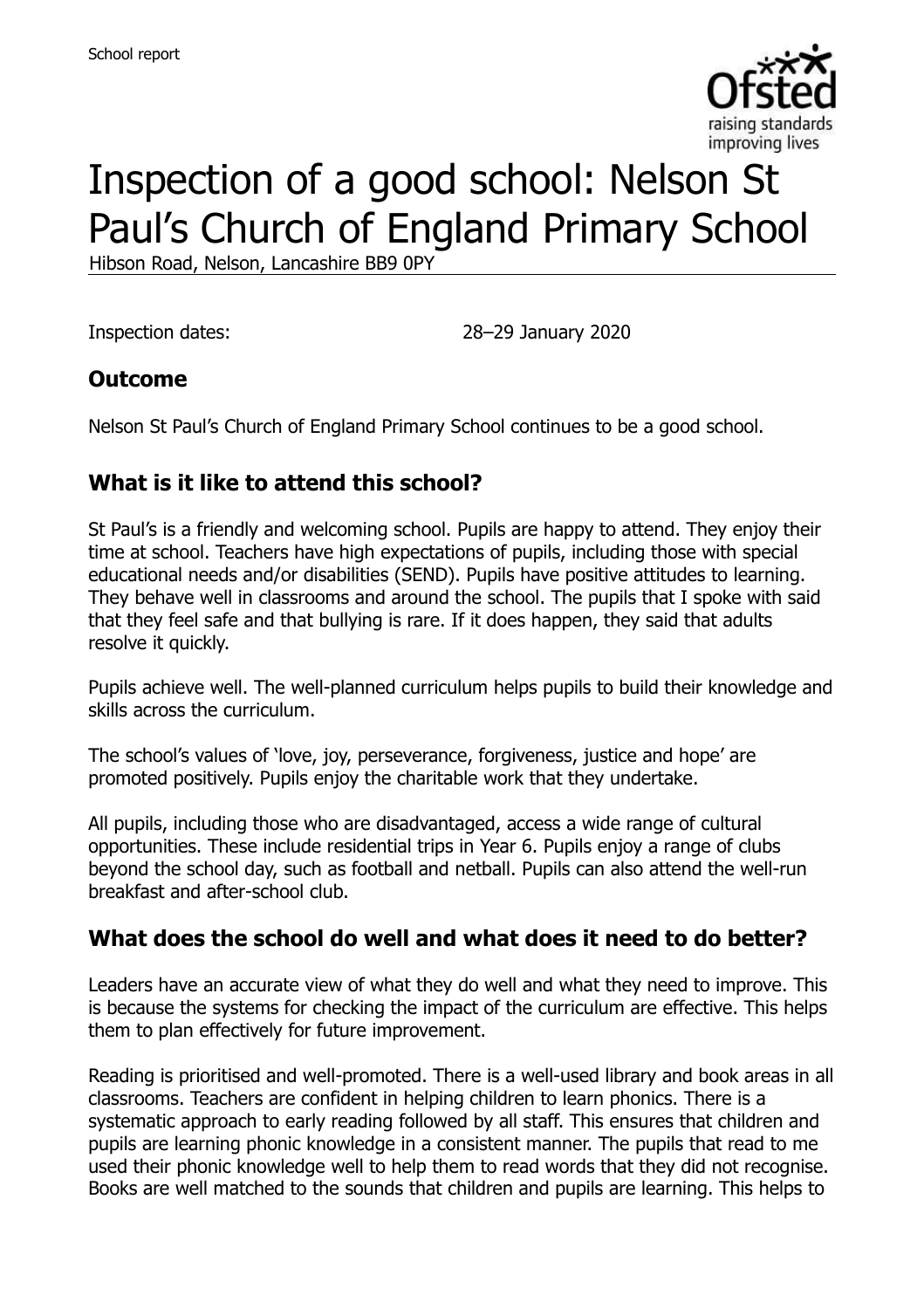

build their confidence. Pupils who struggle to read are supported well so that they catch up. As a result, by the end of Year 1 a large proportion of pupils reach the expected standard in the phonics screening check. Pupils said that they enjoy reading and that they read regularly in school. Despite this, leaders recognise that some older pupils do not have strong comprehension skills. As a result, they struggle to fully understand what they read. This holds them back from achieving as well as they should by the end of Year 6.

The mathematics curriculum is well planned. It is sequenced and logically ordered. This helps most pupils to successfully build on their learning. As a result, the proportion of pupils who reached the expected standard in key stage 1 and 2 in 2019 was broadly in line with the national average. Leaders evaluate their actions carefully. They recognise that the mathematics curriculum is not always implemented consistently well. This means that pupils, particularly in upper key stage 2, do not always build on their learning as well as they could. For some pupils, this limits their readiness for the demands of the key stage 3 curriculum.

Leaders ensure that all pupils access a well-planned curriculum in subjects other than English and mathematics. Teachers deliver these plans well. In science, for example, teachers use questions effectively to deepen pupils' knowledge and understanding. The curriculum is strengthened by trips and visitors. In Year 4, for instance, pupils visited a dentist to support their understanding of teeth and dental hygiene.

Plans to develop pupils' social, moral and spiritual development are strong. Pupils learn about other faiths, such as Islam and Judaism. Christian values, such as justice and forgiveness, are taught through the curriculum. Pupils learn to appreciate and respect the differences between people. They are prepared well to live in modern Britain.

Pupils with SEND are identified and supported well. Teachers adapt work to meet pupils' needs, including any emotional needs. Other adults support pupils effectively. As a result, these pupils achieve well.

Early years is a vibrant and happy setting. Parents and carers said that their children settle in quickly. The curriculum is organised carefully, covering all areas of learning. Children engage keenly with all adults, who know them well and take good care of them. This helps children to develop in confidence. Staff make regular checks on children's development, focusing particularly on their early reading skills. Children do well in early years and they are ready to move into Year 1.

Pupils enjoy their learning and most behave very well in lessons and around the school. Leaders, the school's family support team and other agencies work closely to improve attendance for all pupils. This is having a positive impact for current pupils, whose attendance is close to the national average.

Staff are positive about the support that they receive from leaders. They appreciate the care that leaders take over their well-being. Governors know the school well. They work with leaders to make sure that all pupils, including disadvantaged pupils, are fully included in school life.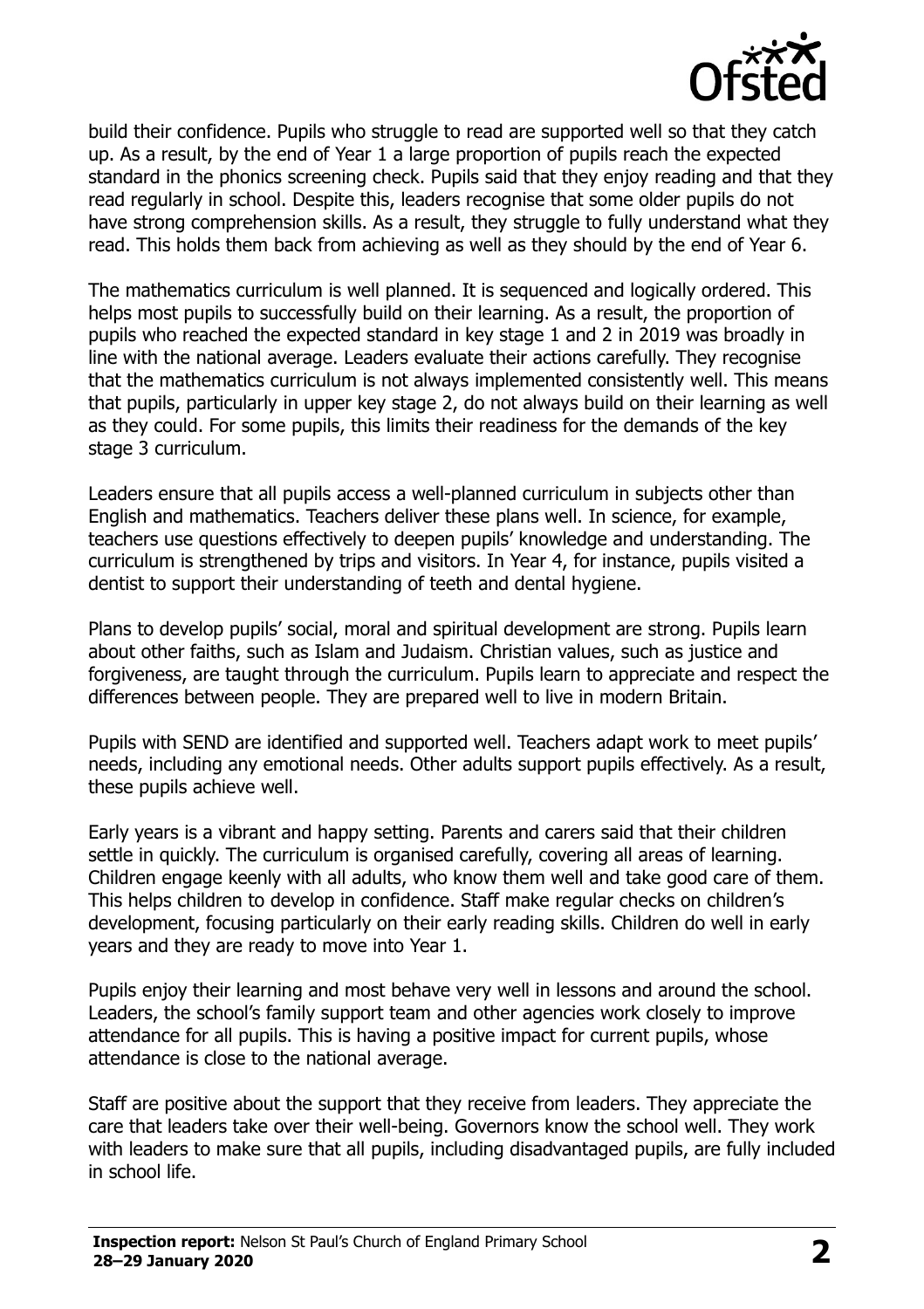

## **Safeguarding**

The arrangements for safeguarding are effective.

Leaders and governors ensure that pupils' safety is their key priority. Systems for keeping pupils safe are thorough and followed through diligently. All adults undertake regular training. They know how to keep pupils safe. Any concerns about pupils are carefully logged and followed up. Records are detailed. The school works successfully with a range of agencies to help pupils and their families get the help they need.

If pupils have concerns they know what to do. Many said they would talk to adults if they had any worries. They are confident that adults would help them. Pupils are taught how to stay safe outside school. For example, children in early years know how to stay safe when walking near the road, following a visit from a road safety team.

### **What does the school need to do to improve?**

### **(Information for the school and appropriate authority)**

- Early reading and phonics are well taught. However, leaders recognise that pupils do not always fully understand what they read. This is particularly evident for older pupils. As a result, the proportion of pupils who reached the expected standard in the 2019 national tests in reading was lower than in previous years. Recent improvements to the way pupils develop their comprehension skills are having an impact for current pupils. These improvements need embedding to ensure that more pupils better understand what they are reading by the time they leave the school.
- The mathematics curriculum is well organised. However, leaders know that it is not always implemented consistently, particularly in key stage 2, so that pupils build on their learning. As a result, some pupils are not as well prepared for the key stage 3 curriculum as they could be. Leaders need to ensure that the mathematics curriculum is implemented consistently by all teachers so that it helps all pupils to know more and remember more.

## **Background**

When we have judged a school to be good we will then normally go into the school about once every four years to confirm that the school remains good/outstanding. This is called a section 8 inspection of a good school or non-exempt outstanding school. We do not give graded judgements on a section 8 inspection. However, if we find some evidence that the school could now be better than good or that standards may be declining, then the next inspection will be a section 5 inspection. Usually this is within one to two years of the date of the section 8 inspection. If we have serious concerns about safeguarding, behaviour or the quality of education, we will convert the section 8 inspection to a section 5 inspection immediately.

This is the first section 8 inspection since we judged the school to be good on 17–18 November 2015.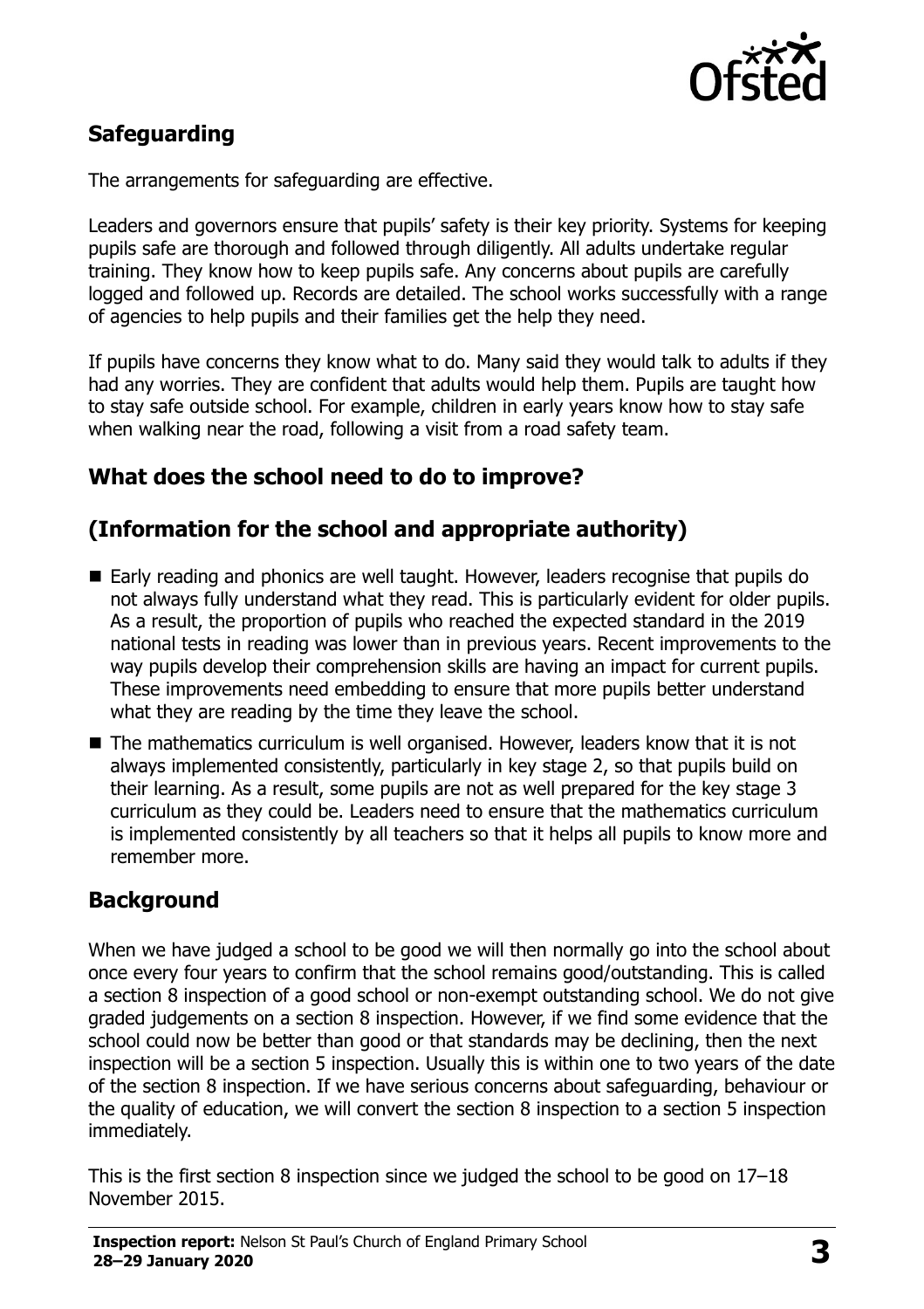

#### **How can I feed back my views?**

You can use [Ofsted Parent View](https://parentview.ofsted.gov.uk/) to give Ofsted your opinion on your child's school, or to find out what other parents and carers think. We use Ofsted Parent View information when deciding which schools to inspect, when to inspect them and as part of their inspection.

The Department for Education has further [guidance](http://www.gov.uk/complain-about-school) on how to complain about a school.

If you are the school and you are not happy with the inspection or the report, you can [complain to Ofsted.](https://www.gov.uk/complain-ofsted-report)

#### **Further information**

You can search for [published performance information](http://www.compare-school-performance.service.gov.uk/) about the school.

In the report, '[disadvantaged pupils](http://www.gov.uk/guidance/pupil-premium-information-for-schools-and-alternative-provision-settings)' refers to those pupils who attract government pupil premium funding: pupils claiming free school meals at any point in the last six years and pupils in care or who left care through adoption or another formal route.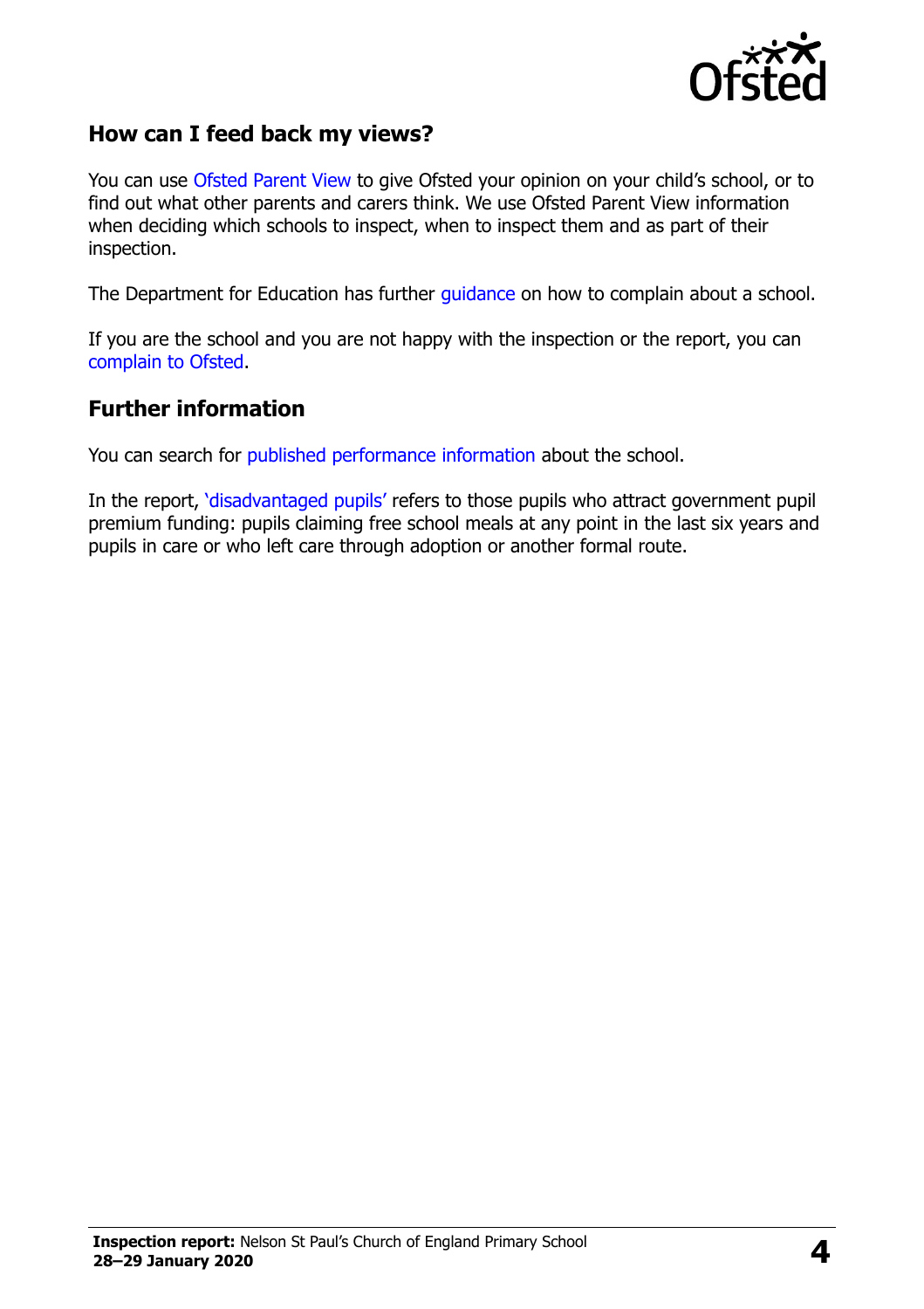

### **School details**

| Unique reference number             | 119438                  |
|-------------------------------------|-------------------------|
| <b>Local authority</b>              | Lancashire              |
| <b>Inspection number</b>            | 10111006                |
| <b>Type of school</b>               | Primary                 |
| <b>School category</b>              | Voluntary aided         |
| Age range of pupils                 | 5 to 11                 |
| <b>Gender of pupils</b>             | Mixed                   |
| Number of pupils on the school roll | 413                     |
| <b>Appropriate authority</b>        | The governing body      |
| <b>Chair</b>                        | Mr Bill Seed            |
| <b>Headteacher</b>                  | Mrs. Julie Wood         |
| Website                             | www.stpaulsnelson.co.uk |
| Date of previous inspection         | 17-18 November 2015     |

## **Information about this school**

- The new headteacher has been in post since April 2019. Prior to this appointment, she was the deputy headteacher.
- The school's most recent section 48 inspection was in September 2014.

## **Information about this inspection**

- I met with several school leaders, including the headteacher, two assistant headteachers, the early years leader and the leader for SEND.
- $\blacksquare$  I met with five governors, including the chair of the governing body.
- I took account of the 23 responses to the staff questionnaire.
- $\blacksquare$  I did deep dives in these subjects: early reading and phonics, mathematics and science. Inspection activity in these included: meeting subject leaders, evaluation of curriculum planning, visits to lessons, scrutiny of pupils' work, listening to pupils read, and discussions with subject leaders, teachers and teaching assistants. I also held discussions with pupils about their learning in these subjects.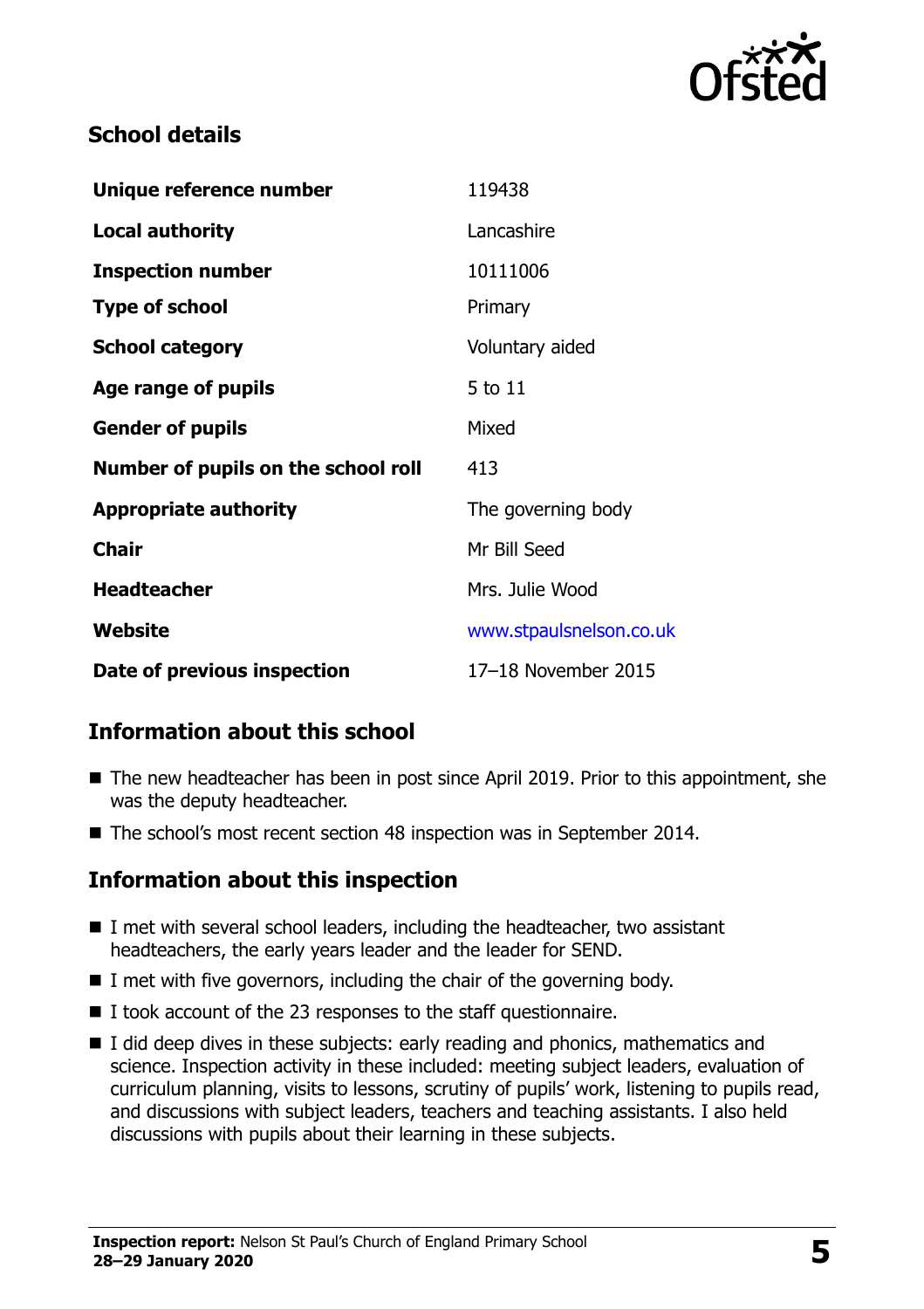

- I looked at safeguarding procedures and scrutinised records for safeguarding and pupils' behaviour. I checked pupils' attendance and teachers' training records. I spoke to staff and pupils to evaluate their understanding of safeguarding procedures.
- $\blacksquare$  In addition to the subject-focused activity, I checked the quality of provision in the early years. I also looked at how the wider curriculum was organised across the whole school. I looked at improvement planning and several of the school's policies.
- I observed pupils' behaviour in lessons and around the school. I also spoke to pupils about school life and their views on personal development and behaviour.
- I took account of the 33 responses to Parent View, Ofsted's online questionnaire.

#### **Inspection team**

Gary Bevin, lead inspector **Carry Beving Leading Server** Ofsted Inspector